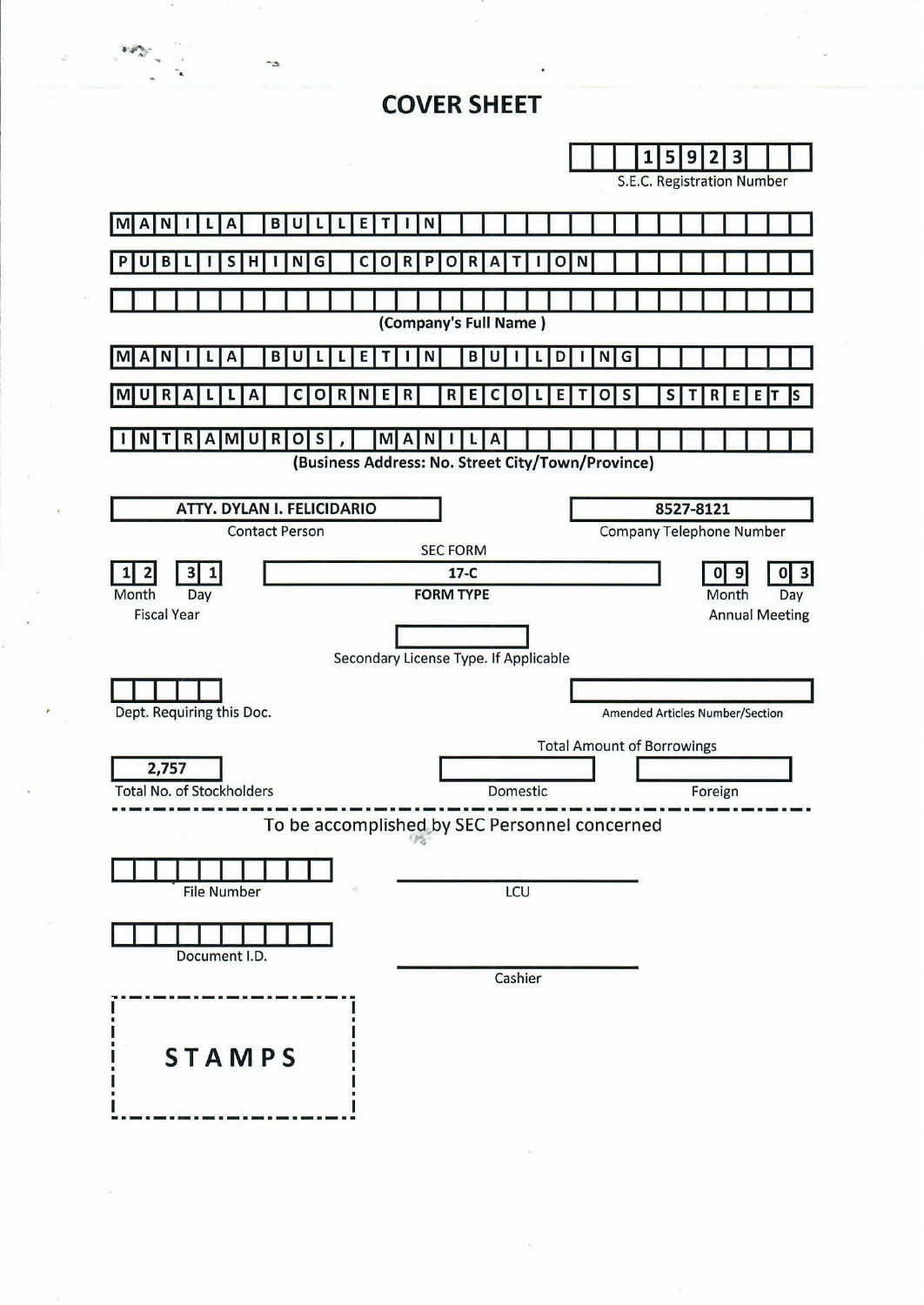### SECURITIES AND EXCHANGE COMMISSION

#### SEC FORM 17-C

# CURRENT REPORT UNDER SECTION 17 OF THE SECURITIES REGULATION CODE AND SRC RULE 17.2(c) THEREUNDER

- 1. Date of Report (Date of earliest event reported) July 16, 2020
- 2. SEC Identification Number 15923
- 3. BIR Tax Identification Number 000-746-558
- 4. Name of Registrant MANILA BULLETIN PUBLISHING CORPORATION
- 5. Province, country or other jurisdiction of incorporation or organization **Philippines**
- 6. Industry Classification Code to be provided by SEC
- 7. Address of principal office Manila Bulletin Bldg., Muralla cor. Recoletos Sts., lntramuros, Manila
- 8. Registrant's telephone number 8527-8121
- 9. Former name, former address, if changed since last report No change
- 10. Securities registered pursuant to Sections 8 and 12 of the SRC or Sections 4 and 8 of the RSA

·.

۰.

 $4.0\%$ 

 $\mathcal{L}$ 

Title of Each Class Number of Shares of Common Stock Outstanding and Amount of Debt **Outstanding** 

Common Stock 3,466, 139, 072 shares

11. Indicate the item numbers reported herein: Item No. 9.a